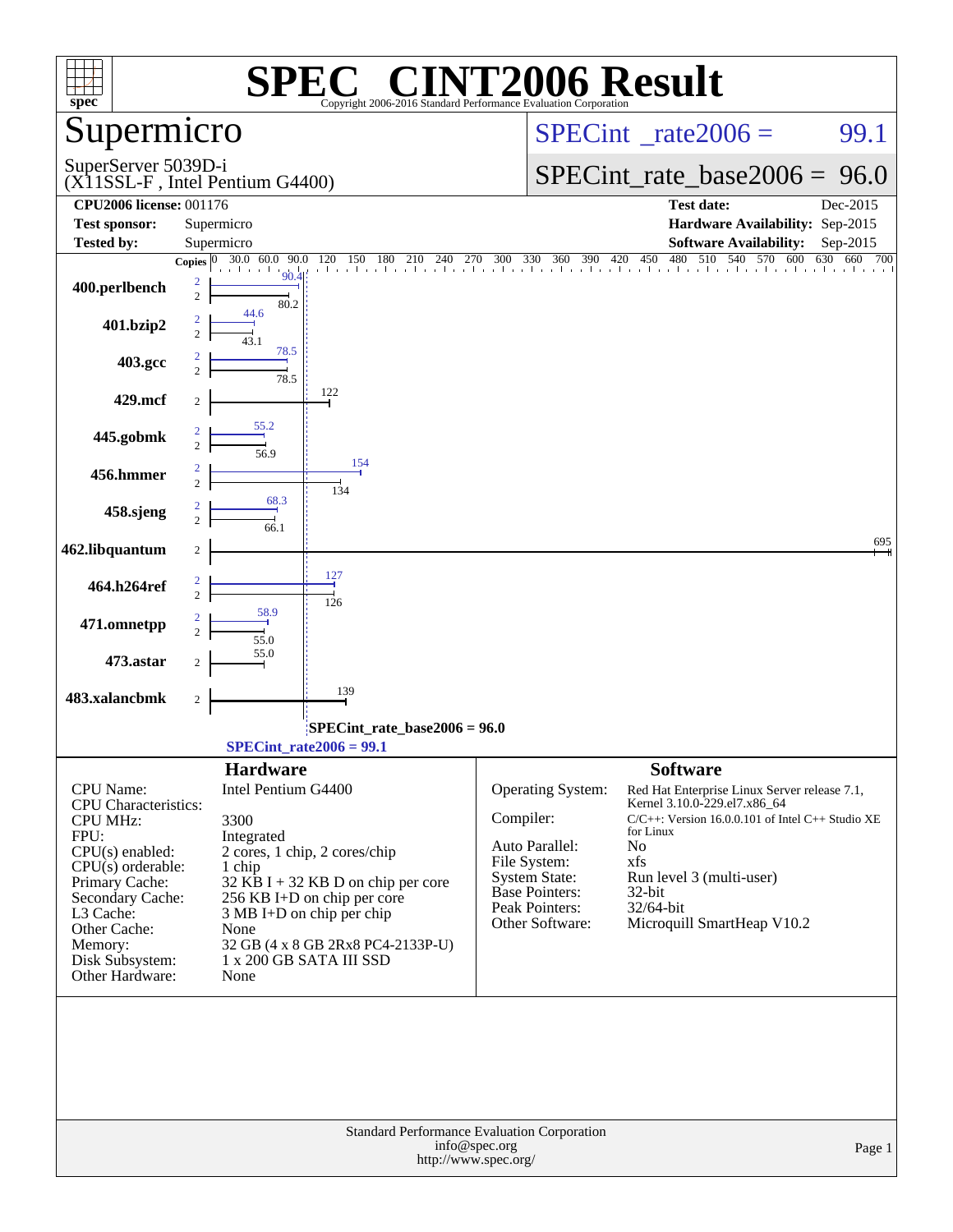

### Supermicro

### $SPECTnt_rate2006 = 99.1$

SuperServer 5039D-i

(X11SSL-F , Intel Pentium G4400)

[SPECint\\_rate\\_base2006 =](http://www.spec.org/auto/cpu2006/Docs/result-fields.html#SPECintratebase2006) 96.0

**[CPU2006 license:](http://www.spec.org/auto/cpu2006/Docs/result-fields.html#CPU2006license)** 001176 **[Test date:](http://www.spec.org/auto/cpu2006/Docs/result-fields.html#Testdate)** Dec-2015 **[Test sponsor:](http://www.spec.org/auto/cpu2006/Docs/result-fields.html#Testsponsor)** Supermicro **[Hardware Availability:](http://www.spec.org/auto/cpu2006/Docs/result-fields.html#HardwareAvailability)** Sep-2015 **[Tested by:](http://www.spec.org/auto/cpu2006/Docs/result-fields.html#Testedby)** Supermicro **Supermicro [Software Availability:](http://www.spec.org/auto/cpu2006/Docs/result-fields.html#SoftwareAvailability)** Sep-2015

#### **[Results Table](http://www.spec.org/auto/cpu2006/Docs/result-fields.html#ResultsTable)**

|                                                                                                          | <b>Base</b>    |                |       |                |       |                | <b>Peak</b> |                |                |              |                |              |                |              |
|----------------------------------------------------------------------------------------------------------|----------------|----------------|-------|----------------|-------|----------------|-------------|----------------|----------------|--------------|----------------|--------------|----------------|--------------|
| <b>Benchmark</b>                                                                                         | <b>Copies</b>  | <b>Seconds</b> | Ratio | <b>Seconds</b> | Ratio | <b>Seconds</b> | Ratio       | <b>Copies</b>  | <b>Seconds</b> | <b>Ratio</b> | <b>Seconds</b> | <b>Ratio</b> | <b>Seconds</b> | <b>Ratio</b> |
| 400.perlbench                                                                                            |                | 243            | 80.4  | 244            | 80.0  | 244            | 80.2        |                | 216            | 90.5         | 216            | 90.4         | 217            | 90.2         |
| 401.bzip2                                                                                                |                | 448            | 43.1  | 449            | 43.0  | 447            | 43.2        |                | 433            | 44.6         | 432            | 44.7         | 433            | 44.6         |
| $403.\mathrm{gcc}$                                                                                       |                | 204            | 78.8  | 205            | 78.5  | 206            | 78.3        |                | 205            | 78.5         | 205            | 78.5         | 206            | 78.3         |
| $429$ .mcf                                                                                               | $\overline{c}$ | 149            | 122   | 150            | 122   | 149            | 122         | C              | 149            | 122          | 150            | 122          | 149            | 122          |
| $445$ .gobm $k$                                                                                          |                | 368            | 57.0  | 368            | 56.9  | 369            | 56.8        |                | <b>380</b>     | 55.2         | 380            | 55.3         | 380            | 55.2         |
| 456.hmmer                                                                                                |                | 140            | 133   | 140            | 134   | 140            | 134         |                | <u> 121</u>    | 154          | 121            | 154          | 121            | 154          |
| $458$ .sjeng                                                                                             |                | 366            | 66.2  | 366            | 66.1  | 366            | 66.1        | $\overline{2}$ | 354            | 68.3         | 354            | 68.3         | 354            | 68.3         |
| 462.libquantum                                                                                           |                | 59.6           | 695   | 60.8           | 681   | 59.4           | 698         |                | 59.6           | 695          | 60.8           | 681          | 59.4           | 698          |
| 464.h264ref                                                                                              |                | 350            | 126   | 350            | 126   | 350            | 126         |                | 349            | 127          | 349            | <u> 127</u>  | 348            | 127          |
| 471.omnetpp                                                                                              |                | 227            | 55.0  | 228            | 54.9  | 227            | 55.0        |                | 213            | 58.6         | 212            | 58.9         | 212            | 58.9         |
| 473.astar                                                                                                | C              | 255            | 55.0  | 255            | 55.0  | 254            | 55.3        | ◠              | 255            | 55.0         | 255            | 55.0         | 254            | 55.3         |
| 483.xalancbmk                                                                                            |                | 99.3           | 139   | 99.4           | 139   | 99.4           | 139         |                | 99.3           | 139          | 99.4           | 139          | 99.4           | 139          |
| Results appear in the order in which they were run. Bold underlined text indicates a median measurement. |                |                |       |                |       |                |             |                |                |              |                |              |                |              |

#### **[Submit Notes](http://www.spec.org/auto/cpu2006/Docs/result-fields.html#SubmitNotes)**

 The taskset mechanism was used to bind copies to processors. The config file option 'submit' was used to generate taskset commands to bind each copy to a specific processor. For details, please see the config file.

#### **[Operating System Notes](http://www.spec.org/auto/cpu2006/Docs/result-fields.html#OperatingSystemNotes)**

Stack size set to unlimited using "ulimit -s unlimited"

#### **[Platform Notes](http://www.spec.org/auto/cpu2006/Docs/result-fields.html#PlatformNotes)**

Standard Performance Evaluation Corporation Sysinfo program /usr/cpu2006/config/sysinfo.rev6914 \$Rev: 6914 \$ \$Date:: 2014-06-25 #\$ e3fbb8667b5a285932ceab81e28219e1 running on X11SSL-01 Thu Dec 31 14:39:20 2015 This section contains SUT (System Under Test) info as seen by some common utilities. To remove or add to this section, see: <http://www.spec.org/cpu2006/Docs/config.html#sysinfo> From /proc/cpuinfo model name : Intel(R) Pentium(R) CPU G4400 @ 3.30GHz 1 "physical id"s (chips) 2 "processors" cores, siblings (Caution: counting these is hw and system dependent. The following excerpts from /proc/cpuinfo might not be reliable. Use with caution.) cpu cores : 2 siblings : 2 Continued on next page

[info@spec.org](mailto:info@spec.org) <http://www.spec.org/>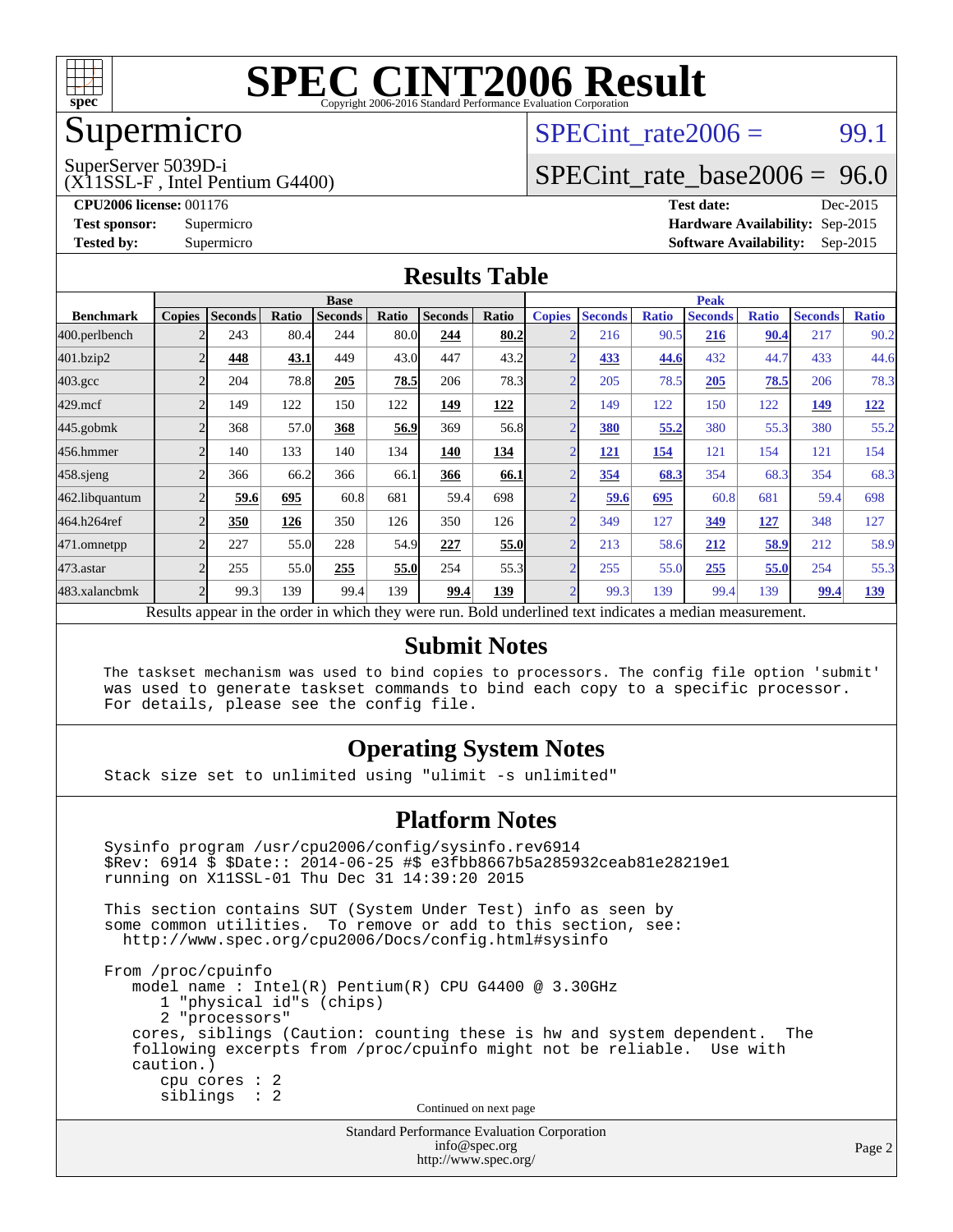

#### Supermicro

 $SPECint rate2006 = 99.1$ 

SuperServer 5039D-i

[SPECint\\_rate\\_base2006 =](http://www.spec.org/auto/cpu2006/Docs/result-fields.html#SPECintratebase2006) 96.0

(X11SSL-F , Intel Pentium G4400)

**[CPU2006 license:](http://www.spec.org/auto/cpu2006/Docs/result-fields.html#CPU2006license)** 001176 **[Test date:](http://www.spec.org/auto/cpu2006/Docs/result-fields.html#Testdate)** Dec-2015 **[Test sponsor:](http://www.spec.org/auto/cpu2006/Docs/result-fields.html#Testsponsor)** Supermicro **[Hardware Availability:](http://www.spec.org/auto/cpu2006/Docs/result-fields.html#HardwareAvailability)** Sep-2015 **[Tested by:](http://www.spec.org/auto/cpu2006/Docs/result-fields.html#Testedby)** Supermicro **Supermicro [Software Availability:](http://www.spec.org/auto/cpu2006/Docs/result-fields.html#SoftwareAvailability)** Sep-2015

#### **[Platform Notes \(Continued\)](http://www.spec.org/auto/cpu2006/Docs/result-fields.html#PlatformNotes)**

 physical 0: cores 0 1 cache size : 3072 KB From /proc/meminfo MemTotal: 32898524 kB HugePages\_Total: 0 Hugepagesize: 2048 kB From /etc/\*release\* /etc/\*version\* os-release: NAME="Red Hat Enterprise Linux Server" VERSION="7.1 (Maipo)" ID="rhel" ID\_LIKE="fedora" VERSION\_ID="7.1" PRETTY\_NAME="Red Hat Enterprise Linux Server 7.1 (Maipo)" ANSI\_COLOR="0;31" CPE\_NAME="cpe:/o:redhat:enterprise\_linux:7.1:GA:server" redhat-release: Red Hat Enterprise Linux Server release 7.1 (Maipo) system-release: Red Hat Enterprise Linux Server release 7.1 (Maipo) system-release-cpe: cpe:/o:redhat:enterprise\_linux:7.1:ga:server uname -a: Linux X11SSL-01 3.10.0-229.el7.x86\_64 #1 SMP Thu Jan 29 18:37:38 EST 2015 x86\_64 x86\_64 x86\_64 GNU/Linux run-level 3 Dec 31 04:11 SPEC is set to: /usr/cpu2006 Filesystem Type Size Used Avail Use% Mounted on /dev/sda2 xfs 183G 60G 123G 33% / Additional information from dmidecode: Warning: Use caution when you interpret this section. The 'dmidecode' program reads system data which is "intended to allow hardware to be accurately determined", but the intent may not be met, as there are frequent changes to hardware, firmware, and the "DMTF SMBIOS" standard. BIOS American Megatrends Inc. 1.0a 10/23/2015 Memory: 4x Micron 16ATF1G64AZ-2G1A2 8 GB 2 rank 2133 MHz (End of data from sysinfo program)

#### **[General Notes](http://www.spec.org/auto/cpu2006/Docs/result-fields.html#GeneralNotes)**

Environment variables set by runspec before the start of the run: LD\_LIBRARY\_PATH = "/usr/cpu2006/libs/32:/usr/cpu2006/libs/64:/usr/cpu2006/sh"

 Binaries compiled on a system with 1x Intel Core i5-4670K CPU + 32GB memory using RedHat EL 7.1

Continued on next page

Standard Performance Evaluation Corporation [info@spec.org](mailto:info@spec.org) <http://www.spec.org/>

Page 3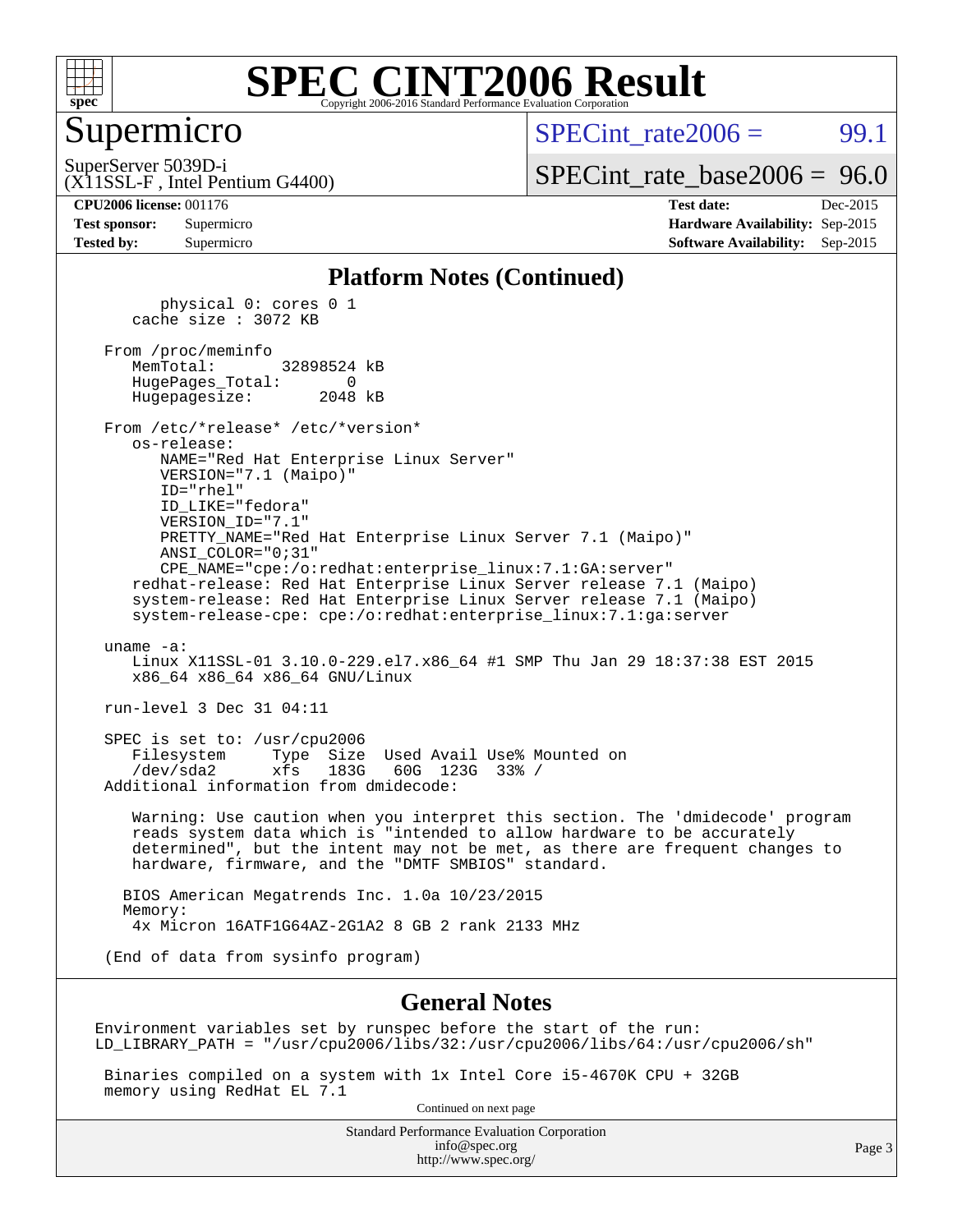

#### Supermicro

SPECint rate $2006 = 99.1$ 

SuperServer 5039D-i

(X11SSL-F , Intel Pentium G4400)

**[CPU2006 license:](http://www.spec.org/auto/cpu2006/Docs/result-fields.html#CPU2006license)** 001176 **[Test date:](http://www.spec.org/auto/cpu2006/Docs/result-fields.html#Testdate)** Dec-2015

[SPECint\\_rate\\_base2006 =](http://www.spec.org/auto/cpu2006/Docs/result-fields.html#SPECintratebase2006) 96.0

**[Test sponsor:](http://www.spec.org/auto/cpu2006/Docs/result-fields.html#Testsponsor)** Supermicro **[Hardware Availability:](http://www.spec.org/auto/cpu2006/Docs/result-fields.html#HardwareAvailability)** Sep-2015 **[Tested by:](http://www.spec.org/auto/cpu2006/Docs/result-fields.html#Testedby)** Supermicro **Supermicro [Software Availability:](http://www.spec.org/auto/cpu2006/Docs/result-fields.html#SoftwareAvailability)** Sep-2015

#### **[General Notes \(Continued\)](http://www.spec.org/auto/cpu2006/Docs/result-fields.html#GeneralNotes)**

 Transparent Huge Pages enabled with: echo always > /sys/kernel/mm/transparent\_hugepage/enabled

### **[Base Compiler Invocation](http://www.spec.org/auto/cpu2006/Docs/result-fields.html#BaseCompilerInvocation)**

[C benchmarks](http://www.spec.org/auto/cpu2006/Docs/result-fields.html#Cbenchmarks):

[icc -m32 -L/opt/intel/compilers\\_and\\_libraries\\_2016/linux/compiler/lib/ia32\\_lin](http://www.spec.org/cpu2006/results/res2016q1/cpu2006-20160106-38577.flags.html#user_CCbase_intel_icc_e10256ba5924b668798078a321b0cb3f)

[C++ benchmarks:](http://www.spec.org/auto/cpu2006/Docs/result-fields.html#CXXbenchmarks)

[icpc -m32 -L/opt/intel/compilers\\_and\\_libraries\\_2016/linux/compiler/lib/ia32\\_lin](http://www.spec.org/cpu2006/results/res2016q1/cpu2006-20160106-38577.flags.html#user_CXXbase_intel_icpc_b4f50a394bdb4597aa5879c16bc3f5c5)

#### **[Base Portability Flags](http://www.spec.org/auto/cpu2006/Docs/result-fields.html#BasePortabilityFlags)**

 400.perlbench: [-D\\_FILE\\_OFFSET\\_BITS=64](http://www.spec.org/cpu2006/results/res2016q1/cpu2006-20160106-38577.flags.html#user_basePORTABILITY400_perlbench_file_offset_bits_64_438cf9856305ebd76870a2c6dc2689ab) [-DSPEC\\_CPU\\_LINUX\\_IA32](http://www.spec.org/cpu2006/results/res2016q1/cpu2006-20160106-38577.flags.html#b400.perlbench_baseCPORTABILITY_DSPEC_CPU_LINUX_IA32) 401.bzip2: [-D\\_FILE\\_OFFSET\\_BITS=64](http://www.spec.org/cpu2006/results/res2016q1/cpu2006-20160106-38577.flags.html#user_basePORTABILITY401_bzip2_file_offset_bits_64_438cf9856305ebd76870a2c6dc2689ab) 403.gcc: [-D\\_FILE\\_OFFSET\\_BITS=64](http://www.spec.org/cpu2006/results/res2016q1/cpu2006-20160106-38577.flags.html#user_basePORTABILITY403_gcc_file_offset_bits_64_438cf9856305ebd76870a2c6dc2689ab) 429.mcf: [-D\\_FILE\\_OFFSET\\_BITS=64](http://www.spec.org/cpu2006/results/res2016q1/cpu2006-20160106-38577.flags.html#user_basePORTABILITY429_mcf_file_offset_bits_64_438cf9856305ebd76870a2c6dc2689ab) 445.gobmk: [-D\\_FILE\\_OFFSET\\_BITS=64](http://www.spec.org/cpu2006/results/res2016q1/cpu2006-20160106-38577.flags.html#user_basePORTABILITY445_gobmk_file_offset_bits_64_438cf9856305ebd76870a2c6dc2689ab) 456.hmmer: [-D\\_FILE\\_OFFSET\\_BITS=64](http://www.spec.org/cpu2006/results/res2016q1/cpu2006-20160106-38577.flags.html#user_basePORTABILITY456_hmmer_file_offset_bits_64_438cf9856305ebd76870a2c6dc2689ab) 458.sjeng: [-D\\_FILE\\_OFFSET\\_BITS=64](http://www.spec.org/cpu2006/results/res2016q1/cpu2006-20160106-38577.flags.html#user_basePORTABILITY458_sjeng_file_offset_bits_64_438cf9856305ebd76870a2c6dc2689ab) 462.libquantum: [-D\\_FILE\\_OFFSET\\_BITS=64](http://www.spec.org/cpu2006/results/res2016q1/cpu2006-20160106-38577.flags.html#user_basePORTABILITY462_libquantum_file_offset_bits_64_438cf9856305ebd76870a2c6dc2689ab) [-DSPEC\\_CPU\\_LINUX](http://www.spec.org/cpu2006/results/res2016q1/cpu2006-20160106-38577.flags.html#b462.libquantum_baseCPORTABILITY_DSPEC_CPU_LINUX) 464.h264ref: [-D\\_FILE\\_OFFSET\\_BITS=64](http://www.spec.org/cpu2006/results/res2016q1/cpu2006-20160106-38577.flags.html#user_basePORTABILITY464_h264ref_file_offset_bits_64_438cf9856305ebd76870a2c6dc2689ab) 471.omnetpp: [-D\\_FILE\\_OFFSET\\_BITS=64](http://www.spec.org/cpu2006/results/res2016q1/cpu2006-20160106-38577.flags.html#user_basePORTABILITY471_omnetpp_file_offset_bits_64_438cf9856305ebd76870a2c6dc2689ab) 473.astar: [-D\\_FILE\\_OFFSET\\_BITS=64](http://www.spec.org/cpu2006/results/res2016q1/cpu2006-20160106-38577.flags.html#user_basePORTABILITY473_astar_file_offset_bits_64_438cf9856305ebd76870a2c6dc2689ab) 483.xalancbmk: [-D\\_FILE\\_OFFSET\\_BITS=64](http://www.spec.org/cpu2006/results/res2016q1/cpu2006-20160106-38577.flags.html#user_basePORTABILITY483_xalancbmk_file_offset_bits_64_438cf9856305ebd76870a2c6dc2689ab) [-DSPEC\\_CPU\\_LINUX](http://www.spec.org/cpu2006/results/res2016q1/cpu2006-20160106-38577.flags.html#b483.xalancbmk_baseCXXPORTABILITY_DSPEC_CPU_LINUX)

### **[Base Optimization Flags](http://www.spec.org/auto/cpu2006/Docs/result-fields.html#BaseOptimizationFlags)**

[C benchmarks](http://www.spec.org/auto/cpu2006/Docs/result-fields.html#Cbenchmarks): [-xSSE4.2](http://www.spec.org/cpu2006/results/res2016q1/cpu2006-20160106-38577.flags.html#user_CCbase_f-xSSE42_f91528193cf0b216347adb8b939d4107) [-ipo](http://www.spec.org/cpu2006/results/res2016q1/cpu2006-20160106-38577.flags.html#user_CCbase_f-ipo) [-O3](http://www.spec.org/cpu2006/results/res2016q1/cpu2006-20160106-38577.flags.html#user_CCbase_f-O3) [-no-prec-div](http://www.spec.org/cpu2006/results/res2016q1/cpu2006-20160106-38577.flags.html#user_CCbase_f-no-prec-div) [-opt-prefetch](http://www.spec.org/cpu2006/results/res2016q1/cpu2006-20160106-38577.flags.html#user_CCbase_f-opt-prefetch)

[C++ benchmarks:](http://www.spec.org/auto/cpu2006/Docs/result-fields.html#CXXbenchmarks) [-xSSE4.2](http://www.spec.org/cpu2006/results/res2016q1/cpu2006-20160106-38577.flags.html#user_CXXbase_f-xSSE42_f91528193cf0b216347adb8b939d4107) [-ipo](http://www.spec.org/cpu2006/results/res2016q1/cpu2006-20160106-38577.flags.html#user_CXXbase_f-ipo) [-O3](http://www.spec.org/cpu2006/results/res2016q1/cpu2006-20160106-38577.flags.html#user_CXXbase_f-O3) [-no-prec-div](http://www.spec.org/cpu2006/results/res2016q1/cpu2006-20160106-38577.flags.html#user_CXXbase_f-no-prec-div) [-opt-prefetch](http://www.spec.org/cpu2006/results/res2016q1/cpu2006-20160106-38577.flags.html#user_CXXbase_f-opt-prefetch) [-Wl,-z,muldefs](http://www.spec.org/cpu2006/results/res2016q1/cpu2006-20160106-38577.flags.html#user_CXXbase_link_force_multiple1_74079c344b956b9658436fd1b6dd3a8a) [-L/sh -lsmartheap](http://www.spec.org/cpu2006/results/res2016q1/cpu2006-20160106-38577.flags.html#user_CXXbase_SmartHeap_32f6c82aa1ed9c52345d30cf6e4a0499)

### **[Base Other Flags](http://www.spec.org/auto/cpu2006/Docs/result-fields.html#BaseOtherFlags)**

[C benchmarks](http://www.spec.org/auto/cpu2006/Docs/result-fields.html#Cbenchmarks):

403.gcc: [-Dalloca=\\_alloca](http://www.spec.org/cpu2006/results/res2016q1/cpu2006-20160106-38577.flags.html#b403.gcc_baseEXTRA_CFLAGS_Dalloca_be3056838c12de2578596ca5467af7f3)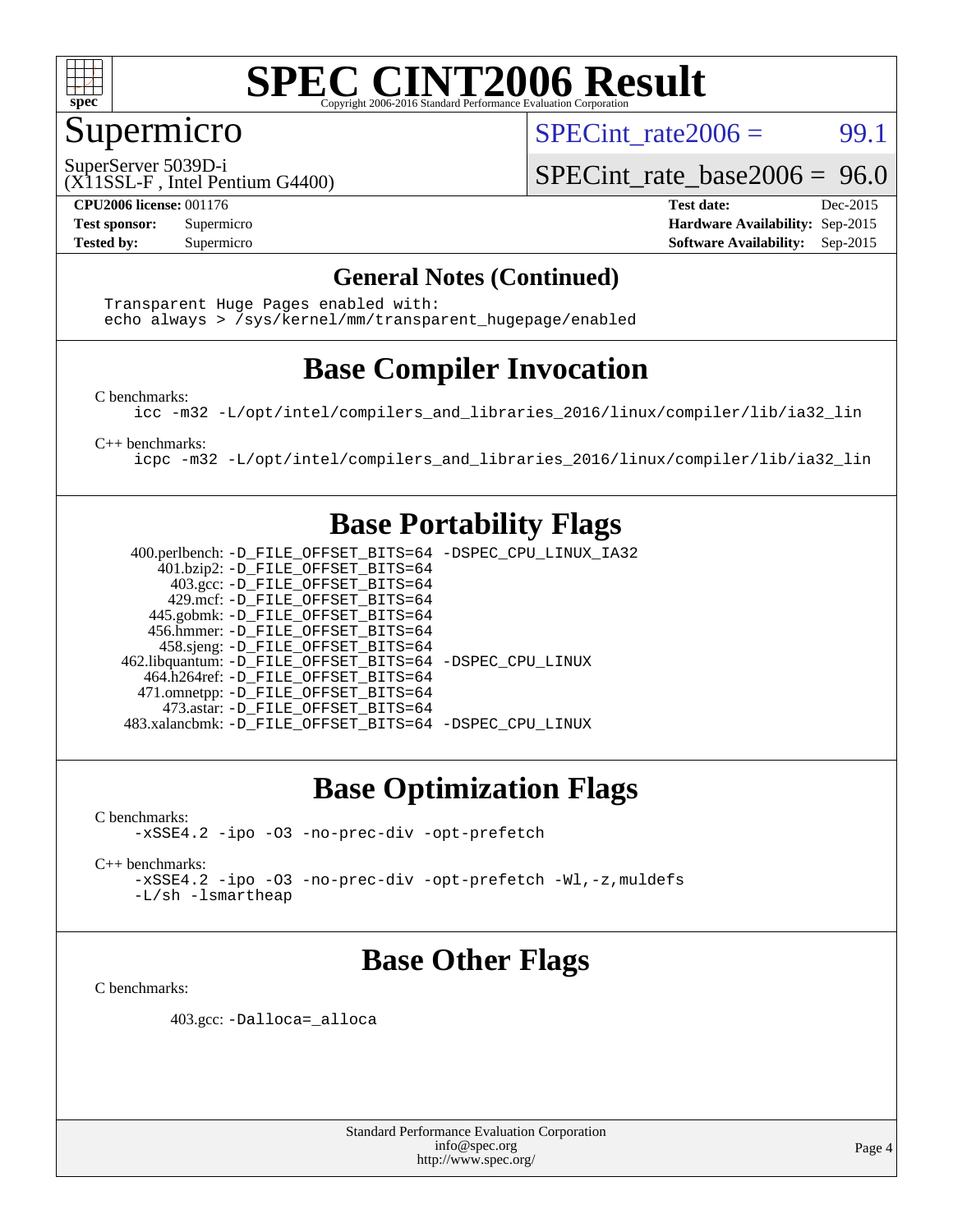

#### Supermicro

 $SPECint rate2006 = 99.1$ 

SuperServer 5039D-i

[SPECint\\_rate\\_base2006 =](http://www.spec.org/auto/cpu2006/Docs/result-fields.html#SPECintratebase2006) 96.0

(X11SSL-F , Intel Pentium G4400)

| <b>Test sponsor:</b> | Supermicro |
|----------------------|------------|
| <b>Tested by:</b>    | Supermicro |

**[CPU2006 license:](http://www.spec.org/auto/cpu2006/Docs/result-fields.html#CPU2006license)** 001176 **[Test date:](http://www.spec.org/auto/cpu2006/Docs/result-fields.html#Testdate)** Dec-2015 **[Hardware Availability:](http://www.spec.org/auto/cpu2006/Docs/result-fields.html#HardwareAvailability)** Sep-2015 **[Software Availability:](http://www.spec.org/auto/cpu2006/Docs/result-fields.html#SoftwareAvailability)** Sep-2015

#### **[Peak Compiler Invocation](http://www.spec.org/auto/cpu2006/Docs/result-fields.html#PeakCompilerInvocation)**

[C benchmarks \(except as noted below\)](http://www.spec.org/auto/cpu2006/Docs/result-fields.html#Cbenchmarksexceptasnotedbelow):

[icc -m32 -L/opt/intel/compilers\\_and\\_libraries\\_2016/linux/compiler/lib/ia32\\_lin](http://www.spec.org/cpu2006/results/res2016q1/cpu2006-20160106-38577.flags.html#user_CCpeak_intel_icc_e10256ba5924b668798078a321b0cb3f)

400.perlbench: [icc -m64](http://www.spec.org/cpu2006/results/res2016q1/cpu2006-20160106-38577.flags.html#user_peakCCLD400_perlbench_intel_icc_64bit_bda6cc9af1fdbb0edc3795bac97ada53)

401.bzip2: [icc -m64](http://www.spec.org/cpu2006/results/res2016q1/cpu2006-20160106-38577.flags.html#user_peakCCLD401_bzip2_intel_icc_64bit_bda6cc9af1fdbb0edc3795bac97ada53)

456.hmmer: [icc -m64](http://www.spec.org/cpu2006/results/res2016q1/cpu2006-20160106-38577.flags.html#user_peakCCLD456_hmmer_intel_icc_64bit_bda6cc9af1fdbb0edc3795bac97ada53)

458.sjeng: [icc -m64](http://www.spec.org/cpu2006/results/res2016q1/cpu2006-20160106-38577.flags.html#user_peakCCLD458_sjeng_intel_icc_64bit_bda6cc9af1fdbb0edc3795bac97ada53)

#### [C++ benchmarks:](http://www.spec.org/auto/cpu2006/Docs/result-fields.html#CXXbenchmarks)

[icpc -m32 -L/opt/intel/compilers\\_and\\_libraries\\_2016/linux/compiler/lib/ia32\\_lin](http://www.spec.org/cpu2006/results/res2016q1/cpu2006-20160106-38577.flags.html#user_CXXpeak_intel_icpc_b4f50a394bdb4597aa5879c16bc3f5c5)

#### **[Peak Portability Flags](http://www.spec.org/auto/cpu2006/Docs/result-fields.html#PeakPortabilityFlags)**

 400.perlbench: [-D\\_FILE\\_OFFSET\\_BITS=64](http://www.spec.org/cpu2006/results/res2016q1/cpu2006-20160106-38577.flags.html#user_peakPORTABILITY400_perlbench_file_offset_bits_64_438cf9856305ebd76870a2c6dc2689ab) [-DSPEC\\_CPU\\_LP64](http://www.spec.org/cpu2006/results/res2016q1/cpu2006-20160106-38577.flags.html#b400.perlbench_peakCPORTABILITY_DSPEC_CPU_LP64) [-DSPEC\\_CPU\\_LINUX\\_X64](http://www.spec.org/cpu2006/results/res2016q1/cpu2006-20160106-38577.flags.html#b400.perlbench_peakCPORTABILITY_DSPEC_CPU_LINUX_X64) 401.bzip2: [-D\\_FILE\\_OFFSET\\_BITS=64](http://www.spec.org/cpu2006/results/res2016q1/cpu2006-20160106-38577.flags.html#user_peakPORTABILITY401_bzip2_file_offset_bits_64_438cf9856305ebd76870a2c6dc2689ab) [-DSPEC\\_CPU\\_LP64](http://www.spec.org/cpu2006/results/res2016q1/cpu2006-20160106-38577.flags.html#suite_peakCPORTABILITY401_bzip2_DSPEC_CPU_LP64) 403.gcc: [-D\\_FILE\\_OFFSET\\_BITS=64](http://www.spec.org/cpu2006/results/res2016q1/cpu2006-20160106-38577.flags.html#user_peakPORTABILITY403_gcc_file_offset_bits_64_438cf9856305ebd76870a2c6dc2689ab) 429.mcf: [-D\\_FILE\\_OFFSET\\_BITS=64](http://www.spec.org/cpu2006/results/res2016q1/cpu2006-20160106-38577.flags.html#user_peakPORTABILITY429_mcf_file_offset_bits_64_438cf9856305ebd76870a2c6dc2689ab) 445.gobmk: [-D\\_FILE\\_OFFSET\\_BITS=64](http://www.spec.org/cpu2006/results/res2016q1/cpu2006-20160106-38577.flags.html#user_peakPORTABILITY445_gobmk_file_offset_bits_64_438cf9856305ebd76870a2c6dc2689ab) 456.hmmer: [-D\\_FILE\\_OFFSET\\_BITS=64](http://www.spec.org/cpu2006/results/res2016q1/cpu2006-20160106-38577.flags.html#user_peakPORTABILITY456_hmmer_file_offset_bits_64_438cf9856305ebd76870a2c6dc2689ab) [-DSPEC\\_CPU\\_LP64](http://www.spec.org/cpu2006/results/res2016q1/cpu2006-20160106-38577.flags.html#suite_peakCPORTABILITY456_hmmer_DSPEC_CPU_LP64) 458.sjeng: [-D\\_FILE\\_OFFSET\\_BITS=64](http://www.spec.org/cpu2006/results/res2016q1/cpu2006-20160106-38577.flags.html#user_peakPORTABILITY458_sjeng_file_offset_bits_64_438cf9856305ebd76870a2c6dc2689ab) [-DSPEC\\_CPU\\_LP64](http://www.spec.org/cpu2006/results/res2016q1/cpu2006-20160106-38577.flags.html#suite_peakCPORTABILITY458_sjeng_DSPEC_CPU_LP64) 462.libquantum: [-D\\_FILE\\_OFFSET\\_BITS=64](http://www.spec.org/cpu2006/results/res2016q1/cpu2006-20160106-38577.flags.html#user_peakPORTABILITY462_libquantum_file_offset_bits_64_438cf9856305ebd76870a2c6dc2689ab) [-DSPEC\\_CPU\\_LINUX](http://www.spec.org/cpu2006/results/res2016q1/cpu2006-20160106-38577.flags.html#b462.libquantum_peakCPORTABILITY_DSPEC_CPU_LINUX) 464.h264ref: [-D\\_FILE\\_OFFSET\\_BITS=64](http://www.spec.org/cpu2006/results/res2016q1/cpu2006-20160106-38577.flags.html#user_peakPORTABILITY464_h264ref_file_offset_bits_64_438cf9856305ebd76870a2c6dc2689ab) 471.omnetpp: [-D\\_FILE\\_OFFSET\\_BITS=64](http://www.spec.org/cpu2006/results/res2016q1/cpu2006-20160106-38577.flags.html#user_peakPORTABILITY471_omnetpp_file_offset_bits_64_438cf9856305ebd76870a2c6dc2689ab) 473.astar: [-D\\_FILE\\_OFFSET\\_BITS=64](http://www.spec.org/cpu2006/results/res2016q1/cpu2006-20160106-38577.flags.html#user_peakPORTABILITY473_astar_file_offset_bits_64_438cf9856305ebd76870a2c6dc2689ab) 483.xalancbmk: [-D\\_FILE\\_OFFSET\\_BITS=64](http://www.spec.org/cpu2006/results/res2016q1/cpu2006-20160106-38577.flags.html#user_peakPORTABILITY483_xalancbmk_file_offset_bits_64_438cf9856305ebd76870a2c6dc2689ab) [-DSPEC\\_CPU\\_LINUX](http://www.spec.org/cpu2006/results/res2016q1/cpu2006-20160106-38577.flags.html#b483.xalancbmk_peakCXXPORTABILITY_DSPEC_CPU_LINUX)

#### **[Peak Optimization Flags](http://www.spec.org/auto/cpu2006/Docs/result-fields.html#PeakOptimizationFlags)**

[C benchmarks](http://www.spec.org/auto/cpu2006/Docs/result-fields.html#Cbenchmarks):

 400.perlbench: [-xSSE4.2](http://www.spec.org/cpu2006/results/res2016q1/cpu2006-20160106-38577.flags.html#user_peakPASS2_CFLAGSPASS2_LDCFLAGS400_perlbench_f-xSSE42_f91528193cf0b216347adb8b939d4107)(pass 2) [-prof-gen:threadsafe](http://www.spec.org/cpu2006/results/res2016q1/cpu2006-20160106-38577.flags.html#user_peakPASS1_CFLAGSPASS1_LDCFLAGS400_perlbench_prof_gen_21a26eb79f378b550acd7bec9fe4467a)(pass 1) [-ipo](http://www.spec.org/cpu2006/results/res2016q1/cpu2006-20160106-38577.flags.html#user_peakPASS2_CFLAGSPASS2_LDCFLAGS400_perlbench_f-ipo)(pass 2) [-O3](http://www.spec.org/cpu2006/results/res2016q1/cpu2006-20160106-38577.flags.html#user_peakPASS2_CFLAGSPASS2_LDCFLAGS400_perlbench_f-O3)(pass 2) [-no-prec-div](http://www.spec.org/cpu2006/results/res2016q1/cpu2006-20160106-38577.flags.html#user_peakPASS2_CFLAGSPASS2_LDCFLAGS400_perlbench_f-no-prec-div)(pass 2) [-par-num-threads=1](http://www.spec.org/cpu2006/results/res2016q1/cpu2006-20160106-38577.flags.html#user_peakPASS1_CFLAGSPASS1_LDCFLAGS400_perlbench_par_num_threads_786a6ff141b4e9e90432e998842df6c2)(pass 1) [-prof-use](http://www.spec.org/cpu2006/results/res2016q1/cpu2006-20160106-38577.flags.html#user_peakPASS2_CFLAGSPASS2_LDCFLAGS400_perlbench_prof_use_bccf7792157ff70d64e32fe3e1250b55)(pass 2) [-auto-ilp32](http://www.spec.org/cpu2006/results/res2016q1/cpu2006-20160106-38577.flags.html#user_peakCOPTIMIZE400_perlbench_f-auto-ilp32)

 401.bzip2: [-xSSE4.2](http://www.spec.org/cpu2006/results/res2016q1/cpu2006-20160106-38577.flags.html#user_peakPASS2_CFLAGSPASS2_LDCFLAGS401_bzip2_f-xSSE42_f91528193cf0b216347adb8b939d4107)(pass 2) [-prof-gen:threadsafe](http://www.spec.org/cpu2006/results/res2016q1/cpu2006-20160106-38577.flags.html#user_peakPASS1_CFLAGSPASS1_LDCFLAGS401_bzip2_prof_gen_21a26eb79f378b550acd7bec9fe4467a)(pass 1) [-ipo](http://www.spec.org/cpu2006/results/res2016q1/cpu2006-20160106-38577.flags.html#user_peakPASS2_CFLAGSPASS2_LDCFLAGS401_bzip2_f-ipo)(pass 2) [-O3](http://www.spec.org/cpu2006/results/res2016q1/cpu2006-20160106-38577.flags.html#user_peakPASS2_CFLAGSPASS2_LDCFLAGS401_bzip2_f-O3)(pass 2) [-no-prec-div](http://www.spec.org/cpu2006/results/res2016q1/cpu2006-20160106-38577.flags.html#user_peakPASS2_CFLAGSPASS2_LDCFLAGS401_bzip2_f-no-prec-div)(pass 2) [-par-num-threads=1](http://www.spec.org/cpu2006/results/res2016q1/cpu2006-20160106-38577.flags.html#user_peakPASS1_CFLAGSPASS1_LDCFLAGS401_bzip2_par_num_threads_786a6ff141b4e9e90432e998842df6c2)(pass 1) [-prof-use](http://www.spec.org/cpu2006/results/res2016q1/cpu2006-20160106-38577.flags.html#user_peakPASS2_CFLAGSPASS2_LDCFLAGS401_bzip2_prof_use_bccf7792157ff70d64e32fe3e1250b55)(pass 2) [-opt-prefetch](http://www.spec.org/cpu2006/results/res2016q1/cpu2006-20160106-38577.flags.html#user_peakCOPTIMIZE401_bzip2_f-opt-prefetch) [-auto-ilp32](http://www.spec.org/cpu2006/results/res2016q1/cpu2006-20160106-38577.flags.html#user_peakCOPTIMIZE401_bzip2_f-auto-ilp32) [-ansi-alias](http://www.spec.org/cpu2006/results/res2016q1/cpu2006-20160106-38577.flags.html#user_peakCOPTIMIZE401_bzip2_f-ansi-alias)

403.gcc: [-xSSE4.2](http://www.spec.org/cpu2006/results/res2016q1/cpu2006-20160106-38577.flags.html#user_peakCOPTIMIZE403_gcc_f-xSSE42_f91528193cf0b216347adb8b939d4107) [-ipo](http://www.spec.org/cpu2006/results/res2016q1/cpu2006-20160106-38577.flags.html#user_peakCOPTIMIZE403_gcc_f-ipo) [-O3](http://www.spec.org/cpu2006/results/res2016q1/cpu2006-20160106-38577.flags.html#user_peakCOPTIMIZE403_gcc_f-O3) [-no-prec-div](http://www.spec.org/cpu2006/results/res2016q1/cpu2006-20160106-38577.flags.html#user_peakCOPTIMIZE403_gcc_f-no-prec-div)

 $429$ .mcf: basepeak = yes

Continued on next page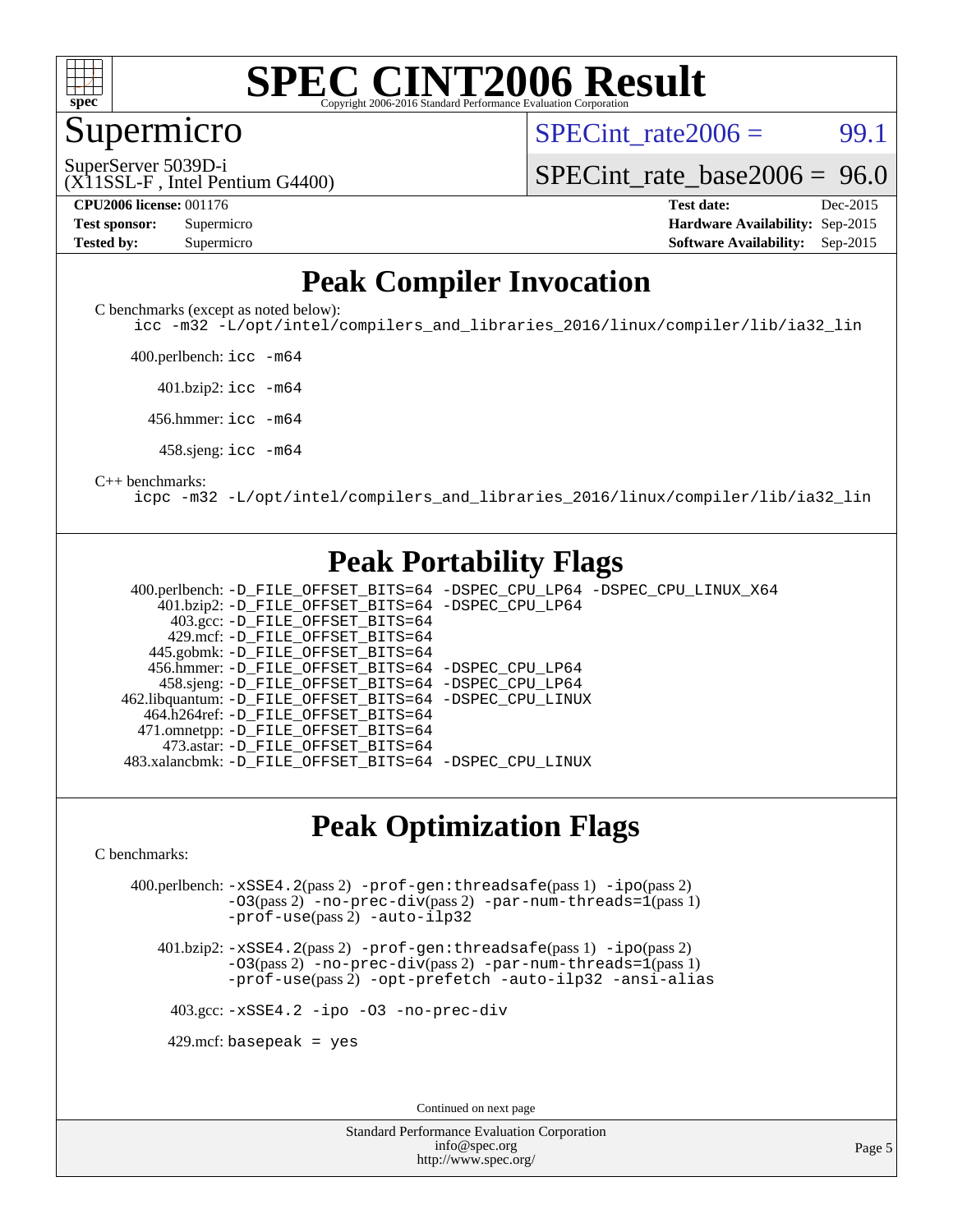

### Supermicro

SPECint rate $2006 = 99.1$ 

SuperServer 5039D-i

[SPECint\\_rate\\_base2006 =](http://www.spec.org/auto/cpu2006/Docs/result-fields.html#SPECintratebase2006) 96.0

(X11SSL-F , Intel Pentium G4400) **[CPU2006 license:](http://www.spec.org/auto/cpu2006/Docs/result-fields.html#CPU2006license)** 001176 **[Test date:](http://www.spec.org/auto/cpu2006/Docs/result-fields.html#Testdate)** Dec-2015

| <b>Test sponsor:</b> | Supermicro |
|----------------------|------------|
| <b>Tested by:</b>    | Supermicro |

**[Hardware Availability:](http://www.spec.org/auto/cpu2006/Docs/result-fields.html#HardwareAvailability)** Sep-2015 **[Software Availability:](http://www.spec.org/auto/cpu2006/Docs/result-fields.html#SoftwareAvailability)** Sep-2015

### **[Peak Optimization Flags \(Continued\)](http://www.spec.org/auto/cpu2006/Docs/result-fields.html#PeakOptimizationFlags)**

 445.gobmk: [-xSSE4.2](http://www.spec.org/cpu2006/results/res2016q1/cpu2006-20160106-38577.flags.html#user_peakPASS2_CFLAGSPASS2_LDCFLAGS445_gobmk_f-xSSE42_f91528193cf0b216347adb8b939d4107)(pass 2) [-prof-gen:threadsafe](http://www.spec.org/cpu2006/results/res2016q1/cpu2006-20160106-38577.flags.html#user_peakPASS1_CFLAGSPASS1_LDCFLAGS445_gobmk_prof_gen_21a26eb79f378b550acd7bec9fe4467a)(pass 1) [-prof-use](http://www.spec.org/cpu2006/results/res2016q1/cpu2006-20160106-38577.flags.html#user_peakPASS2_CFLAGSPASS2_LDCFLAGS445_gobmk_prof_use_bccf7792157ff70d64e32fe3e1250b55)(pass2) [-par-num-threads=1](http://www.spec.org/cpu2006/results/res2016q1/cpu2006-20160106-38577.flags.html#user_peakPASS1_CFLAGSPASS1_LDCFLAGS445_gobmk_par_num_threads_786a6ff141b4e9e90432e998842df6c2)(pass1) [-ansi-alias](http://www.spec.org/cpu2006/results/res2016q1/cpu2006-20160106-38577.flags.html#user_peakCOPTIMIZE445_gobmk_f-ansi-alias)

456.hmmer: [-xSSE4.2](http://www.spec.org/cpu2006/results/res2016q1/cpu2006-20160106-38577.flags.html#user_peakCOPTIMIZE456_hmmer_f-xSSE42_f91528193cf0b216347adb8b939d4107) [-ipo](http://www.spec.org/cpu2006/results/res2016q1/cpu2006-20160106-38577.flags.html#user_peakCOPTIMIZE456_hmmer_f-ipo) [-O3](http://www.spec.org/cpu2006/results/res2016q1/cpu2006-20160106-38577.flags.html#user_peakCOPTIMIZE456_hmmer_f-O3) [-no-prec-div](http://www.spec.org/cpu2006/results/res2016q1/cpu2006-20160106-38577.flags.html#user_peakCOPTIMIZE456_hmmer_f-no-prec-div) [-unroll2](http://www.spec.org/cpu2006/results/res2016q1/cpu2006-20160106-38577.flags.html#user_peakCOPTIMIZE456_hmmer_f-unroll_784dae83bebfb236979b41d2422d7ec2) [-auto-ilp32](http://www.spec.org/cpu2006/results/res2016q1/cpu2006-20160106-38577.flags.html#user_peakCOPTIMIZE456_hmmer_f-auto-ilp32)

 458.sjeng: [-xSSE4.2](http://www.spec.org/cpu2006/results/res2016q1/cpu2006-20160106-38577.flags.html#user_peakPASS2_CFLAGSPASS2_LDCFLAGS458_sjeng_f-xSSE42_f91528193cf0b216347adb8b939d4107)(pass 2) [-prof-gen:threadsafe](http://www.spec.org/cpu2006/results/res2016q1/cpu2006-20160106-38577.flags.html#user_peakPASS1_CFLAGSPASS1_LDCFLAGS458_sjeng_prof_gen_21a26eb79f378b550acd7bec9fe4467a)(pass 1) [-ipo](http://www.spec.org/cpu2006/results/res2016q1/cpu2006-20160106-38577.flags.html#user_peakPASS2_CFLAGSPASS2_LDCFLAGS458_sjeng_f-ipo)(pass 2) [-O3](http://www.spec.org/cpu2006/results/res2016q1/cpu2006-20160106-38577.flags.html#user_peakPASS2_CFLAGSPASS2_LDCFLAGS458_sjeng_f-O3)(pass 2) [-no-prec-div](http://www.spec.org/cpu2006/results/res2016q1/cpu2006-20160106-38577.flags.html#user_peakPASS2_CFLAGSPASS2_LDCFLAGS458_sjeng_f-no-prec-div)(pass 2) [-par-num-threads=1](http://www.spec.org/cpu2006/results/res2016q1/cpu2006-20160106-38577.flags.html#user_peakPASS1_CFLAGSPASS1_LDCFLAGS458_sjeng_par_num_threads_786a6ff141b4e9e90432e998842df6c2)(pass 1)  $-prof$ -use(pass 2) [-unroll4](http://www.spec.org/cpu2006/results/res2016q1/cpu2006-20160106-38577.flags.html#user_peakCOPTIMIZE458_sjeng_f-unroll_4e5e4ed65b7fd20bdcd365bec371b81f) [-auto-ilp32](http://www.spec.org/cpu2006/results/res2016q1/cpu2006-20160106-38577.flags.html#user_peakCOPTIMIZE458_sjeng_f-auto-ilp32)

 $462$ .libquantum: basepeak = yes

 464.h264ref: [-xSSE4.2](http://www.spec.org/cpu2006/results/res2016q1/cpu2006-20160106-38577.flags.html#user_peakPASS2_CFLAGSPASS2_LDCFLAGS464_h264ref_f-xSSE42_f91528193cf0b216347adb8b939d4107)(pass 2) [-prof-gen:threadsafe](http://www.spec.org/cpu2006/results/res2016q1/cpu2006-20160106-38577.flags.html#user_peakPASS1_CFLAGSPASS1_LDCFLAGS464_h264ref_prof_gen_21a26eb79f378b550acd7bec9fe4467a)(pass 1) [-ipo](http://www.spec.org/cpu2006/results/res2016q1/cpu2006-20160106-38577.flags.html#user_peakPASS2_CFLAGSPASS2_LDCFLAGS464_h264ref_f-ipo)(pass 2)  $-03(pass 2)$  [-no-prec-div](http://www.spec.org/cpu2006/results/res2016q1/cpu2006-20160106-38577.flags.html#user_peakPASS2_CFLAGSPASS2_LDCFLAGS464_h264ref_f-no-prec-div)(pass 2) [-par-num-threads=1](http://www.spec.org/cpu2006/results/res2016q1/cpu2006-20160106-38577.flags.html#user_peakPASS1_CFLAGSPASS1_LDCFLAGS464_h264ref_par_num_threads_786a6ff141b4e9e90432e998842df6c2)(pass 1) [-prof-use](http://www.spec.org/cpu2006/results/res2016q1/cpu2006-20160106-38577.flags.html#user_peakPASS2_CFLAGSPASS2_LDCFLAGS464_h264ref_prof_use_bccf7792157ff70d64e32fe3e1250b55)(pass 2) [-unroll2](http://www.spec.org/cpu2006/results/res2016q1/cpu2006-20160106-38577.flags.html#user_peakCOPTIMIZE464_h264ref_f-unroll_784dae83bebfb236979b41d2422d7ec2) [-ansi-alias](http://www.spec.org/cpu2006/results/res2016q1/cpu2006-20160106-38577.flags.html#user_peakCOPTIMIZE464_h264ref_f-ansi-alias)

[C++ benchmarks:](http://www.spec.org/auto/cpu2006/Docs/result-fields.html#CXXbenchmarks)

```
 471.omnetpp: -xSSE4.2(pass 2) -prof-gen:threadsafe(pass 1) -ipo(pass 2)
-O3(pass 2) -no-prec-div(pass 2) -par-num-threads=1(pass 1)
-prof-use(pass 2) -ansi-alias -opt-ra-region-strategy=block
-Wl,-z,muldefs -L/sh -lsmartheap
```
473.astar: basepeak = yes

 $483.xalanchmk: basepeak = yes$ 

#### **[Peak Other Flags](http://www.spec.org/auto/cpu2006/Docs/result-fields.html#PeakOtherFlags)**

[C benchmarks](http://www.spec.org/auto/cpu2006/Docs/result-fields.html#Cbenchmarks):

403.gcc: [-Dalloca=\\_alloca](http://www.spec.org/cpu2006/results/res2016q1/cpu2006-20160106-38577.flags.html#b403.gcc_peakEXTRA_CFLAGS_Dalloca_be3056838c12de2578596ca5467af7f3)

The flags files that were used to format this result can be browsed at <http://www.spec.org/cpu2006/flags/Intel-ic16.0-official-linux64.html> <http://www.spec.org/cpu2006/flags/Supermicro-Platform-Settings-V1.2-revH.html>

You can also download the XML flags sources by saving the following links: <http://www.spec.org/cpu2006/flags/Intel-ic16.0-official-linux64.xml>

<http://www.spec.org/cpu2006/flags/Supermicro-Platform-Settings-V1.2-revH.xml>